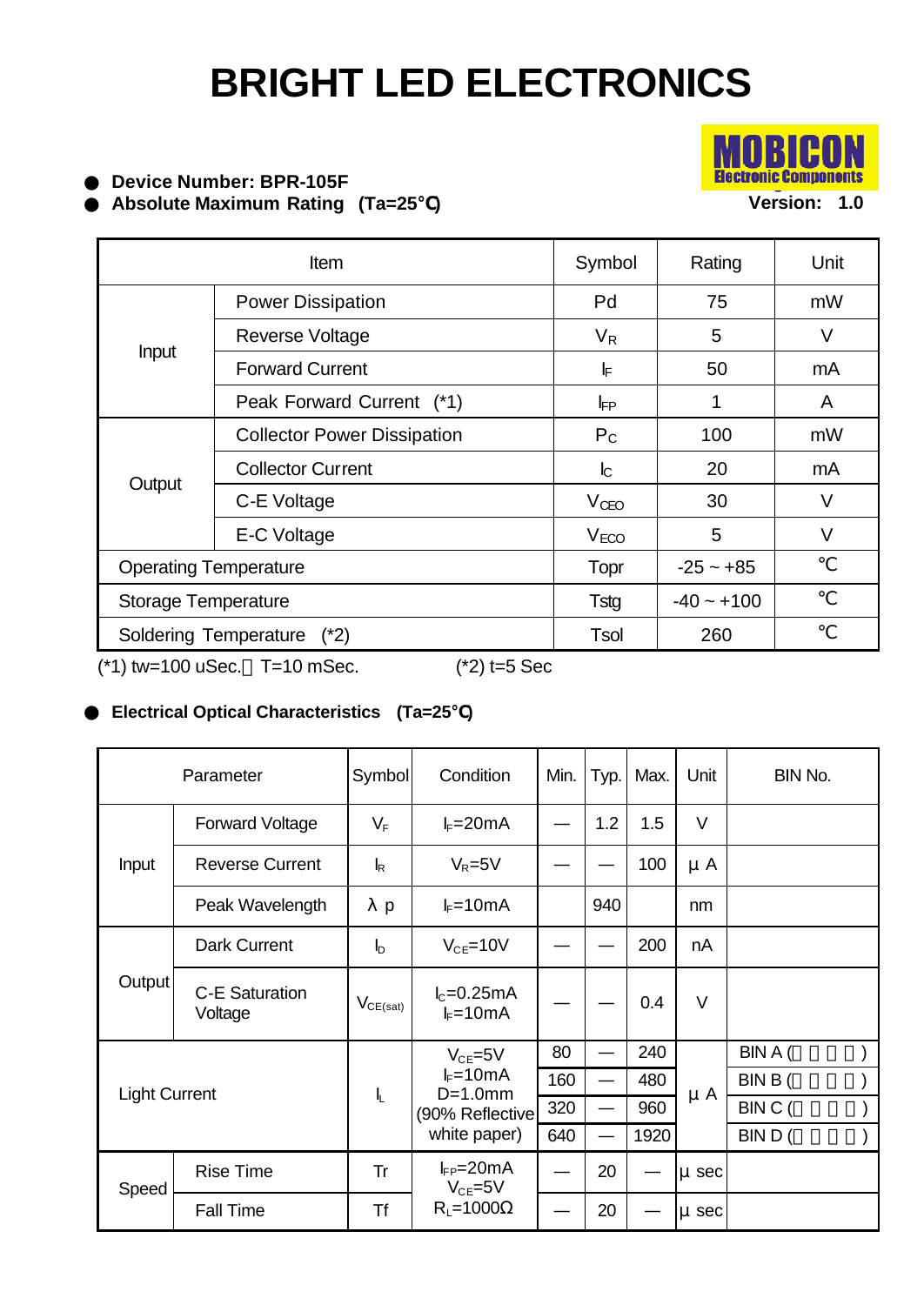**Electronic Components Version: 1.0**

**Device Number: BPR-105F Package Dimensions**



#### **Notes:**

- 1. All dimensions are in millimeters (inches).
- 2. Tolerance is  $\pm$  0.25mm unless otherwise specified.
- 3. Lead spacing is measured where the leads emerge from the package.
- 4. Specifications are subject to change without notice.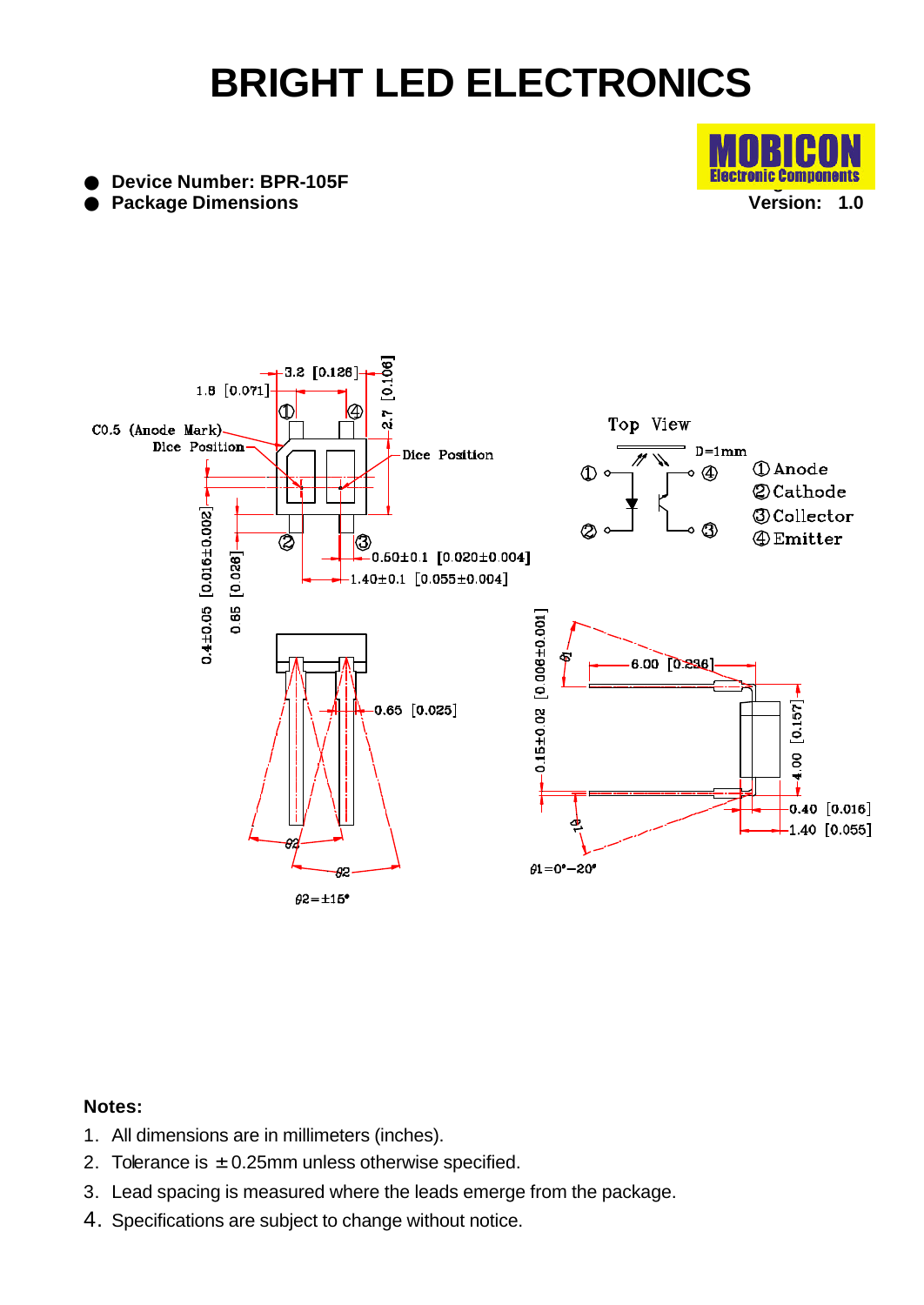**Device Number: BPR-105F Typical Electrical / Optical Characteristics Curves (Ta=25 )**









Fig.2 Forward Current VS. Forward Voltage



Fig.4 Collector Current vs.<br>Ambient Temperature